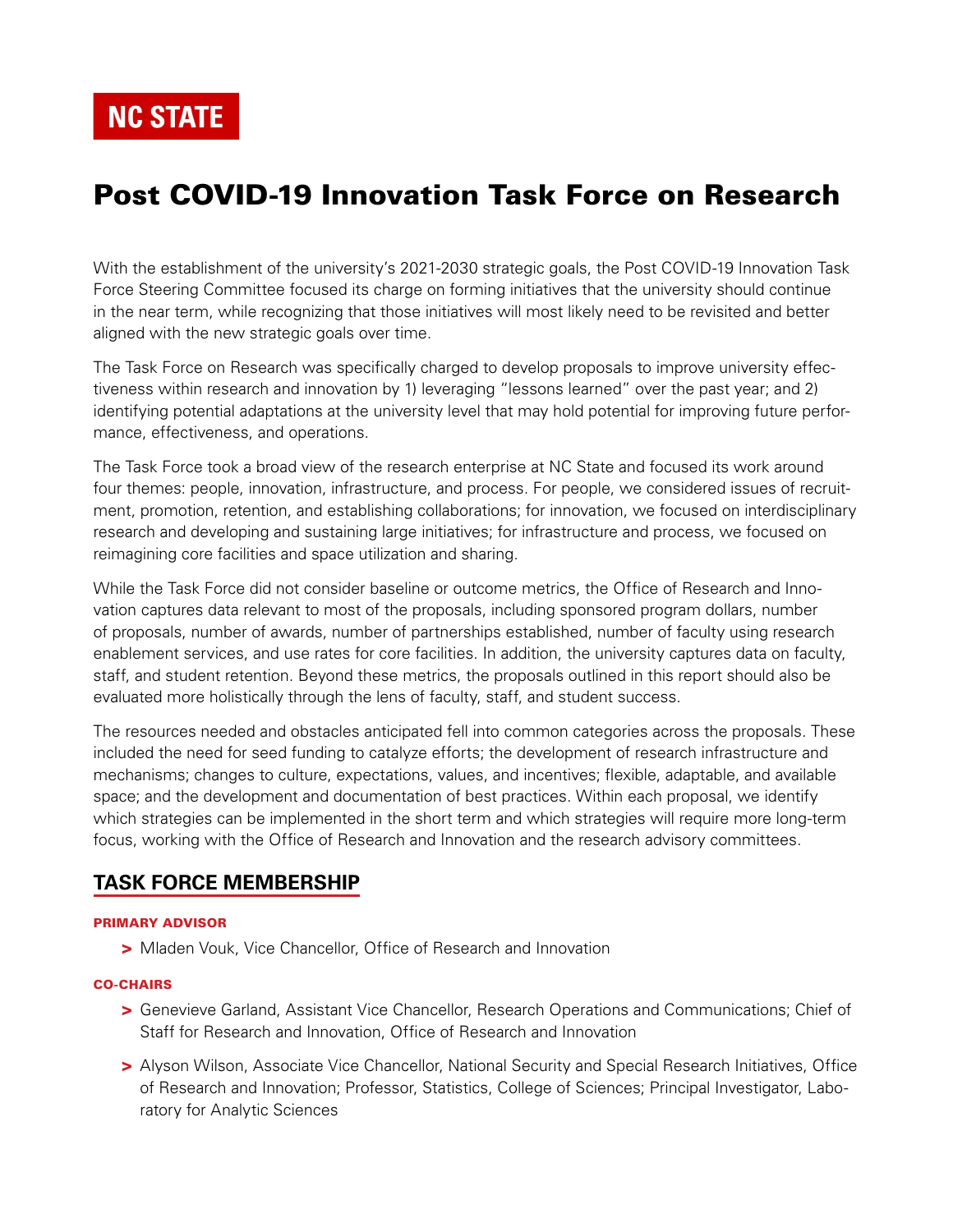#### MEMBERS

- > Jesse Contreras, Postdoctoral Research Scholar, Forestry and Environmental Resources, College of Natural Resources; representing the Postdoctoral Association
- > Qiana Cryer-Coupet, Assistant Professor, Social Work, College of Humanities and Social Sciences, member of the University Research Committee
- > Srinath Ekkad, Professor and Department Head, Mechanical and Aerospace Engineering, College of Engineering
- > Pierre Gremaud, Professor, Mathematics, College of Sciences; Associate Dean, Graduate School
- > Deveshwar Hariharan, Graduate Student, Electrical and Computer Engineering, College of Engineering; President, Graduate Student Association
- > Jacob Jones, Distinguished Professor, Materials Science and Engineering, College of Engineering; Director and Principal Investigator of the Research Triangle Nanotechnology Network; Director of the Analytical Instrumentation Facility; member of Research Leadership Academy
- > Meghan Kerr, Director of Research Administration, College of Sciences; member of Research Support Council Executive Committee
- > Tsailu Lu, Professor and Department Head, Graphic Design and Industrial Design, College of Design
- > Kathryn Meurs, Professor, Associate Dean, Research and Graduate Studies, College of Veterinary Medicine; member of the Research Operations Council
- > Chris Reberg-Horton, Professor, Crop and Soil Sciences, College of Agriculture and Life Sciences; Platform Director for Resilient Agricultural Systems for the Plant Sciences Initiative
- > Paola Sztajn, Interim Associate Vice Provost, Academic Personnel and Policy, Office of the Provost; member of the Research Leadership Academy

# **PROPOSAL 1: IMPROVE RECRUITMENT AND RETENTION FOR RESEARCH ADMINISTRATORS, RESEARCH STAFF, AND GRADUATE STUDENTS**

#### THEME: PEOPLE

Research teams and administration involve many people with different, specific skill sets, backgrounds, and levels of experience. To solve challenging world problems, we need a talented and diverse research community. However, NC State does not offer career-banded job classifications in research administration — as are available in virtually all other support staff activities, including but not limited to, general administrative support, accounting, information technology, and human resources. In addition, non-faculty research staff are often hired into positions with limited assurances of future funding — and without a clear understanding of potential opportunities for growth in their career. Research administrators and staff at NC State lack a defined career path — which could not only promote their professional growth but also facilitate their retention. As a result, we routinely lose qualified staff to other institutions and are constantly recruiting and training new research staff. The constant training of new hires consumes time and resources, while the lack of historical knowledge and expertise can delay the timely processing of research-related actions — and lead to costly errors.

NC State's minimum salary for graduate students is North Carolina's minimum wage, and the salaries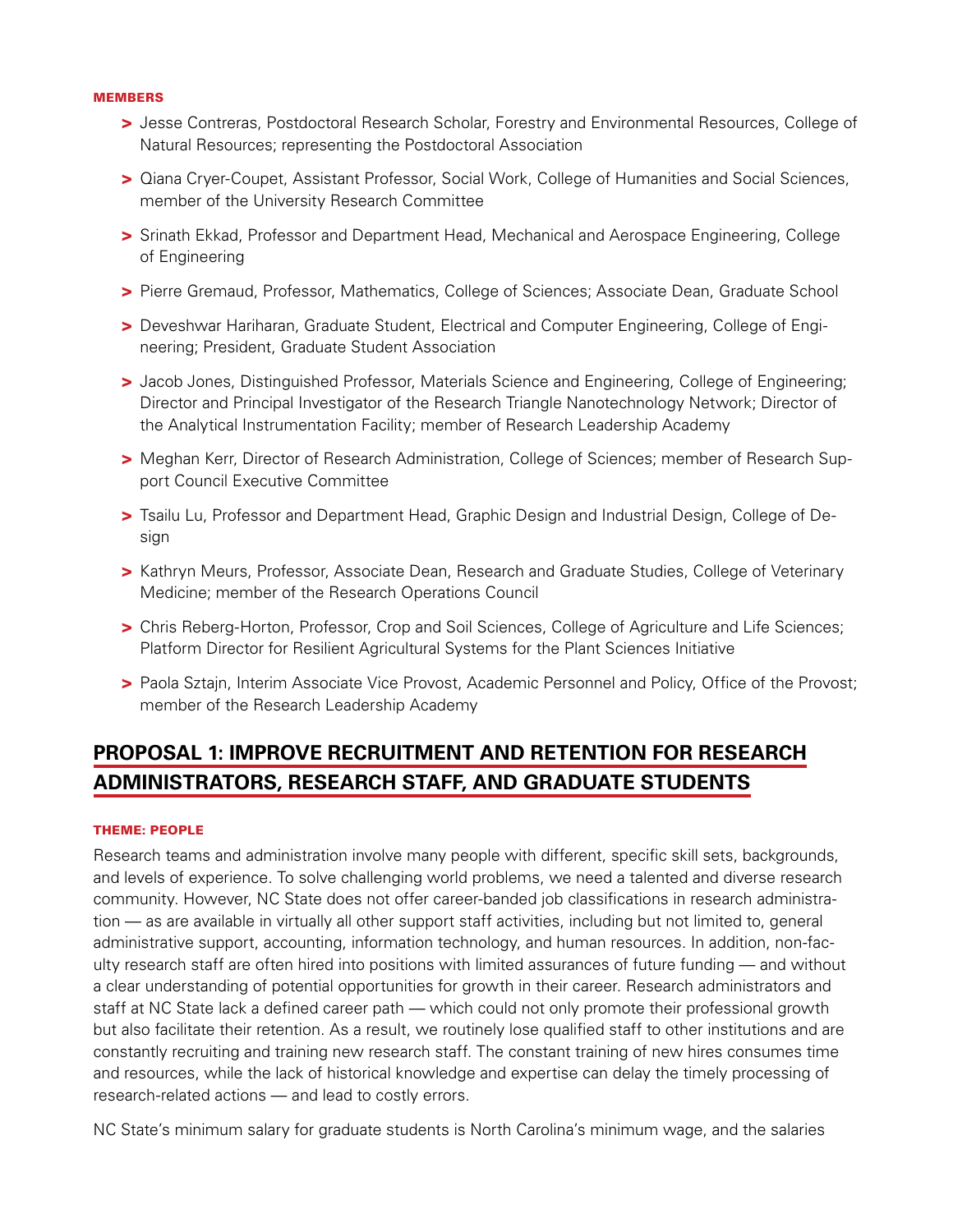vary due to the wide range of programs offered and each program's access to state and external funding. In addition, student fees are significant, and can not be covered through external funding or state funds. This can make it difficult to recruit top national scholars and also impacts research continuity.

Alignment to Strategic Plan. Goal 2 ("Research and Scholarship") of the university strategic plan emphasizes our commitment to developing the critical institutional resources needed to support NC State research and scholars. Goal 4 ("Belonging") emphasizes the creation of a sense of belonging, which goes beyond diversity and inclusion to make sure people feel valued and respected at all levels in our university community.

## *Strategies*

- > Develop a research administration career path. #RAcareer
- > Review, define, and create recommendations around the available career paths, and bridge funding options for all non-faculty research staff. #ResearchPath
- > Include all or part of student fees in the cost of tuition to increase potential recruiting and retention of graduate students. #GradSalary

**Discussion.** Talent and expertise are essential to the research enterprise. To create a research environment with diversity of expertise and thought, we need a culture and processes that are equitable — and allow all people to feel valued and included. We want to be able to both attract diverse talent externally and also better allow for professional growth within our institution. Retention strategies can reduce turnover as well as the associated expenses of hiring and training new employees. Critical factors in employee retention include employee satisfaction, opportunities for professional development, and paths to advancement. The 2019-2020 Pursuing Operational Excellence Task Force report recommends that NC State enable more upward mobility within the university.

Research administrator positions play a key role in the infrastructure of an R1 university. Internationally, research administration is recognized as a career path, and many universities now offer master's degrees in research administration. At NC State, however, there is not a job title, career path, or career band for research administration. This results in high turnover, inconsistent job descriptions and compensation across units, no path for advancement, and difficulty recruiting qualified candidates. When recruiting for research administration positions, there is often a mismatch between what is being advertised in terms of the job title (e.g., accountant, program specialist) and the actual duties required to effectively manage sponsored research programs. The recruitment process for these positions can be lengthy and unsuccessful due to the misalignments in job expectations and salary. Retention is also a challenge due to the number of universities regionally. Between pandemic-related changes in job-market trends and Raleigh's rapid growth, external recruitment has increased significantly. When research support positions are unfilled, the burdensome administrative duties fall on faculty or other staff members who are only tangentially involved in the research enterprise. Developing a career path for research administrators could potentially increase retention, improve recruitment success and candidate quality, increase employee satisfaction, stabilize research support infrastructure, improve research compliance, and provide better service to faculty.

Professional-track research staff are essential members of research teams. While there are job titles for research practitioners and program managers<sup>1</sup> and non-tenure-track faculty positions, there is still a lack of clarity about what the potential career paths are for non-faculty research staff. These positions are often funded by sources outside the university for limited amounts of time and with limited certainty. NC State has many centers, institutes, and large initiatives that are supported by professional-track research staff.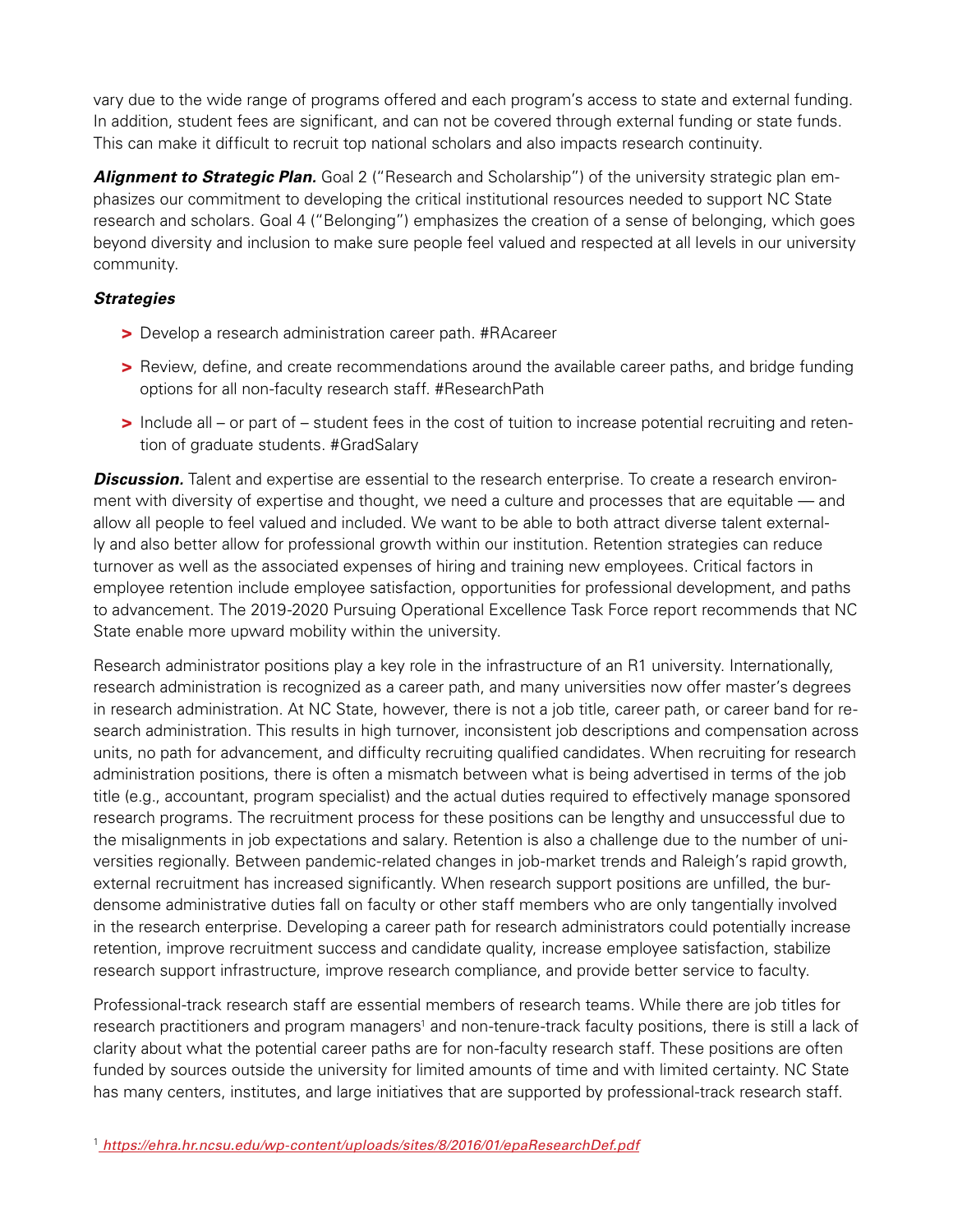Reviewing, and potentially revising, the guidance for professional-track research staff and developing bridge funding options could improve mobility options within the institution for these experts.

There have been multiple discussions about developing guidance for graduate student salaries at NC State and addressing the issue of how to ensure a clear, sustainable funding model that provides a living wage for a guaranteed period of time. Progress has been hindered by the complexity of the issue. If the university moved toward the inclusion of all (or part of) the student fees being integrated into tuition, these fees could then be covered either directly through the Graduate Student Support Plan (GSSP) or through external funding, which would result in an effective "pay raise" for the students of close to \$3,000/yr (\$2,607.60 for the 2021-22 academic year for full-time students). This change would not solve all of our challenges with graduate student salaries, but it would move the university towards a more competitive salary.

Near-term initiatives: #RAcareer

Longer-term initiatives: #ResearchPath, #GradSalary

# **PROPOSAL 2: CREATE COLLABORATIVE COMMUNITIES THAT ENGAGE WITH LOCAL, NATIONAL, AND INTERNATIONAL RESEARCH**

#### THEME: PEOPLE

Students, postdocs, faculty, and research staff have largely lost a year in which to connect with local, national, and international research communities and collaborators. And the opportunity to create new contacts, especially, has been severely hampered. The effect of these delays are unclear, particularly in terms of 1) graduate student network development to assist with job placement following graduation, 2) research network development for pre-tenure faculty, and 3) new sponsored program development. Beyond the visible impacts of the pandemic, the development of communities and collaborations is important for student and faculty recruitment and retention, career progression, and the university's overall reputation.

**Alignment to Strategic Plan.** Goal 3 ("Engagement") of the university strategic plan stresses that NC State must intensify our commitment and capability to engage with community needs. Goal 6 ("Partnerships") emphasizes internal and external partnerships, including a focus on collaboration and engagement with industry and the community; flexible visits by research scholars; and connections among students, faculty, and staff. Goal 7 ("Reputation") suggests that the university should enhance efforts to build strong and strategic global university partnerships.

#### *Strategies.*

- > Develop a university-wide visiting scholars program to bring diverse voices and prominent scholars to campus. #DiverseVoices
- > Expand infrastructure for visiting scholars, to include a streamlined process for initiating visits, space to host visiting scholars, and competitive funding to support visiting scholars. #EasyVisits
- > Provide operational and logistical support for organizing and hosting workshops and conferences on campus, particularly those that will have international participants. #EasyWorkshops
- > Create a university-wide program to support travel to international conferences and collaboration opportunities. #IntlTravel
- > Broaden engagement with local communities. #EngageLocal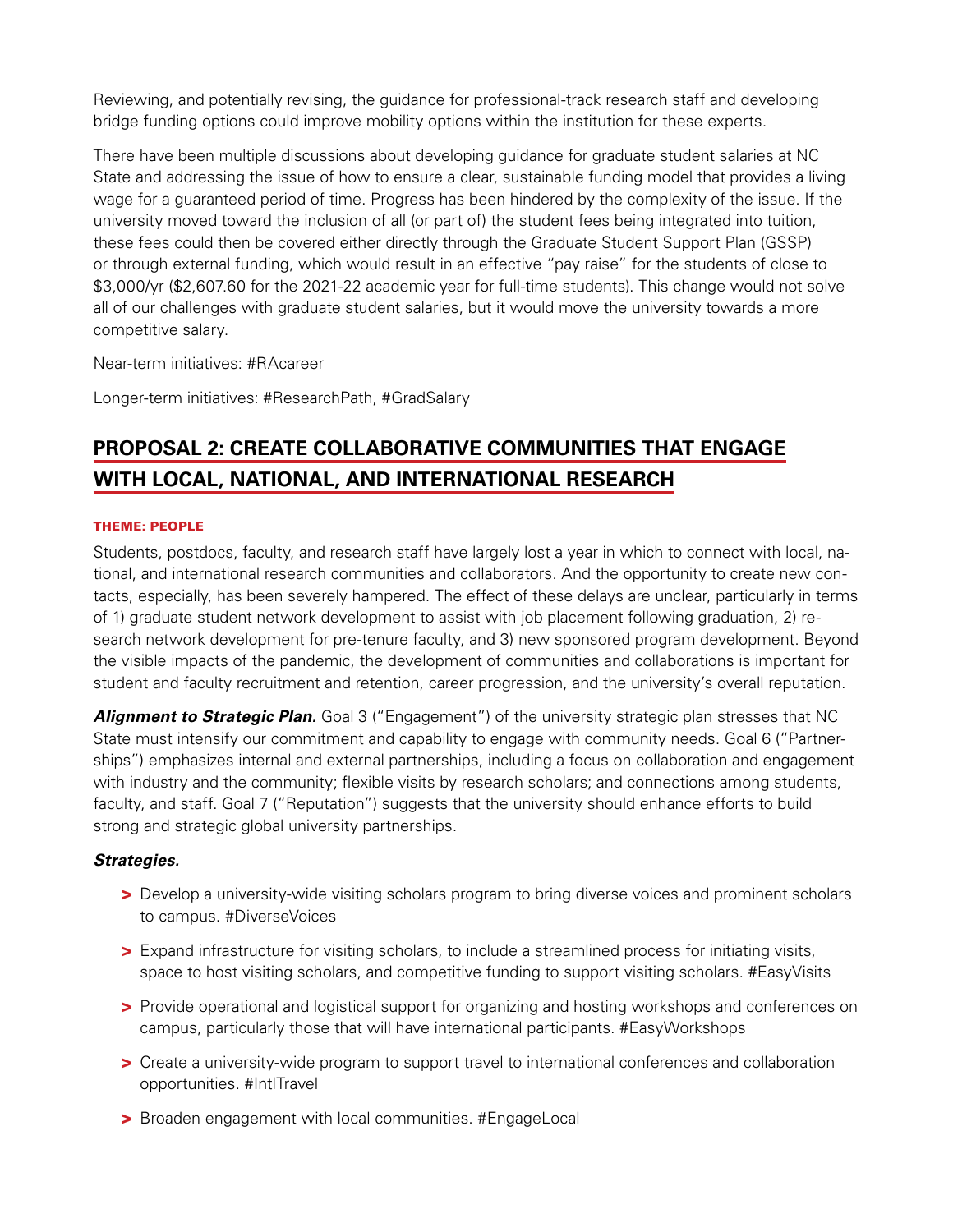> Expand networking events to catalyze connections among faculty. #ConnectFaculty

**Discussion.** The goal of these proposals is to build and sustain long-term research relationships. Relationships can be built by having external visitors come to campus, by having NC State faculty, staff, and students reach out, or by strengthening internal university connections.

Two strategies for bringing potential collaborators to campus are 1) to strengthen and streamline visiting scholars programs and 2) to provide support for hosting workshops and conferences on campus. We encourage the development of a university-wide program to bring high-profile, diverse scholars to campus for visits. While these visits would almost certainly include a talk, there would be added value in having the scholars stay at the university for up to several weeks. We also suggest focusing on streamlining the process for individual faculty and departments to invite visitors, starting by developing a detailed collection of policies and procedures as well as identifying a dedicated workspace (e.g., one mimicking the Hunt and Hill Libraries Faculty Collaboration Spaces).

While a university-wide visiting scholars program would likely focus on senior scholars, there are additional opportunities to bring diverse voices to campus and strengthen talent pipelines. One approach is to increase awareness — and in turn, the usage — of funding programs that support underrepresented groups' involvement in research<sup>2</sup>. Another opportunity is to develop a pathway to hire participants of the Building Future Faculty program,<sup>3</sup> perhaps via a postdoctoral-fellow-to-assistant-professor program.

In addition to bringing visitors to campus, it is important to support NC State faculty, staff, and students as they travel in order to help them develop research relationships. We suggest expanding programs that provide travel support and seed funding, particularly to develop international collaborations. In addition, encouraging faculty to participate in scholarly reassignment and students to participate in off-campus research experiences will broaden their collaborations and connections.

We also encourage working within North Carolina to expand the translation of research results to local communities. This could include reviewing and potentially reconsidering current policies, costs, and procedures to make NC State spaces more available and easier for local organizations to use. It could also put focus on broadening the community who uses our research resources; for example, by connecting local researchers to NC State core facilities and allowing more people to take advantage of their world-class services and technology. In addition, we encourage the review and expansion of Wolfware Outreach for offering online, non-credit, fee-based training.

To catalyze more connections among researchers within our institution, we encourage the expansion of internal, topic-centered, lightning-talk workshops. When coupled with follow-up receptions, these offer the opportunity to promote interaction and develop new collaborations.

## Near-term initiatives: #ConnectFaculty

Longer-term initiatives: #DiverseVoices, #EasyVisits, #EasyWorkshops, #IntlTravel, #EngageLocal

<sup>2</sup> *[https://sciences.ncsu.edu/intranet/funding-opportunities-for-underrepresented-minorities-in-stem/](https://sciences.ncsu.edu/intranet/funding-opportunities-for-underrepresented-minorities-in-stem/ )*

<sup>3</sup> *<https://diversity.ncsu.edu/building-future-faculty-program/>*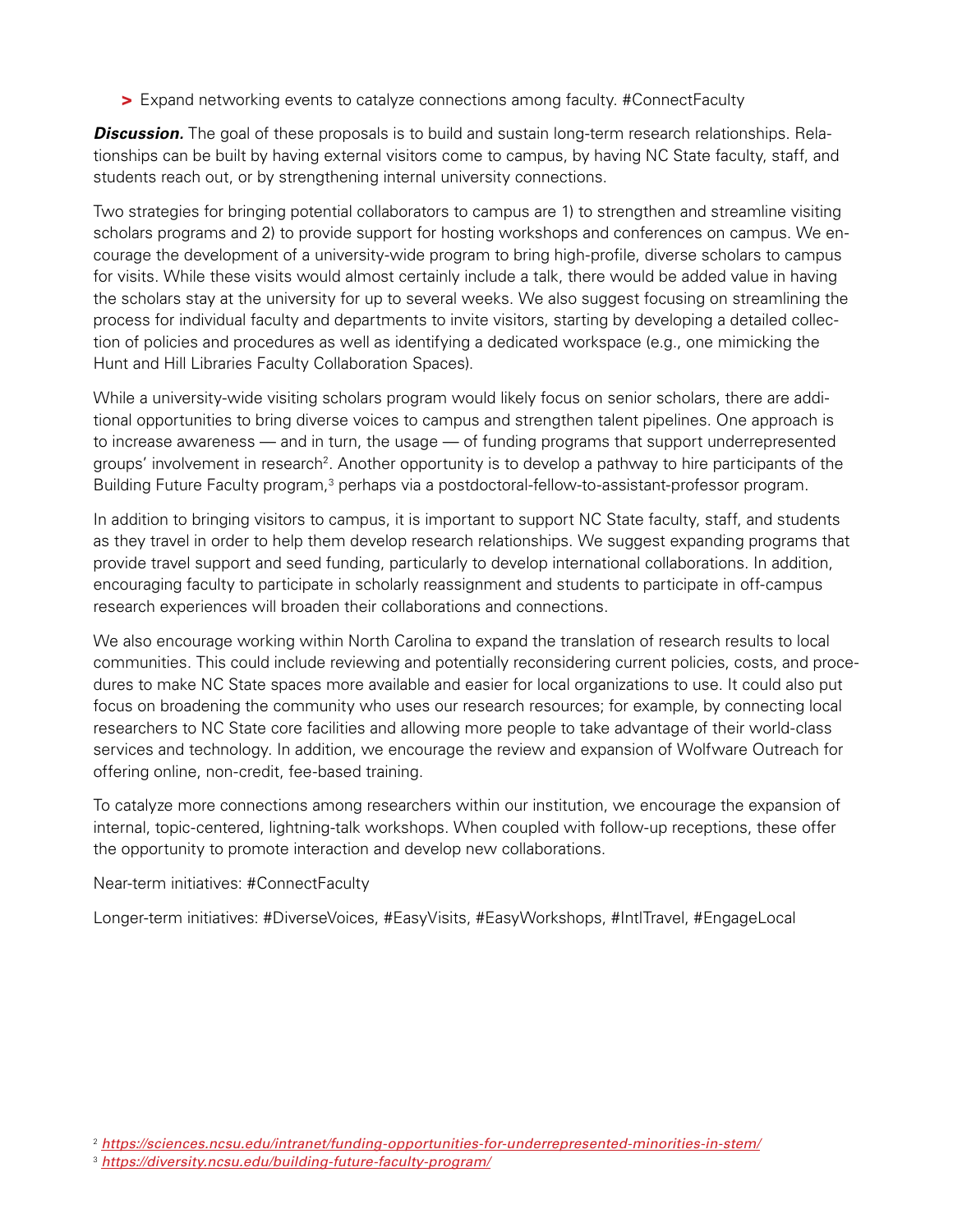## **PROPOSAL 3: PREPARE, LAUNCH, AND SUSTAIN LARGE RESEARCH INITIATIVES**

#### THEME: INNOVATION

Large research initiatives support the university's mission of solving the world's pressing problems while also providing our students valuable, hands-on education and research training. Collaborative research teams often respond to calls for large-scale research proposals (RFPs) when they are announced — by which point it's often too late to develop the most-competitive research proposals; with more time to develop the ideas and preliminary data, these proposals could be more competitive. And when proposals are successful, the university faces additional challenges once initiatives, consortia, centers, and institutes have been funded — as we must build the resources and infrastructure to manage and conduct the research and scholarship of these initiatives. What's more, after the initial funding ends, the research area often becomes unsustainable, which results in a loss of expertise in that area and can negatively impact the university's reputation as a whole.

**Alignment to Strategic Plan.** Goal 2 ("Research and Scholarship") of the university strategic plan focuses on NC State's mission and its commitment to research, scholarship, innovation, and collaboration that ultimately yields solutions to grand challenges. Goal 3 ("Engagement") emphasizes our service mission to provide tangible impacts for our community, North Carolina, and the world. Goal 6 ("Partnerships") describes NC State's belief that problems are solved through innovative partnerships and entrepreneurial thinking.

### *Strategies*

- > Expand the identification of upcoming funding opportunities and creation of teams ready to respond. #IdUpcoming
- > Train a cadre of faculty and staff leaders in team science to lead to large initiatives. #TeamScience
- > Establish a launch team for large new initiatives that is knowledgeable of all aspects of initiative management (e.g., sponsored programs, project management, financial management, hiring, space). #LaunchTeam
- > Define best-practice models/mechanisms for the sustainment of centers, institutes, and academies (large initiatives). #Sustainment
- > Provide shared tools, administration, and services for large initiatives in the areas of training, team development, proposal preparation, pre-award, post-award management, and sustainability (e.g., centralized services for initiatives for post-award management and development of sustainability plans). #InitiativeTools

**Discussion.** As part of the university's strategic planning process, the Pursuing Operational Excellence Task Force report noted one of its most important strategies was to identify shared goals that promote the efficient use of resources. Another key strategy from the report was the sharing of best practices in multiple realms of the university's mission. Both of these strategies are core to all the strategies in this proposal. The strategies proposed here are intended to improve efficiency and the use of university resources through sharing of information, services, and best practices.

To prepare, develop, submit, and hopefully win large initiatives, faculty teams and universities need to anticipate the next big areas for funding and be ready to respond when the calls come out. Addressing the world's grand challenges requires excellent people with a diversity of thought and expertise. The university provides a strong Proposal Development Unit (PDU) — focused on innovation and interdisciplinary work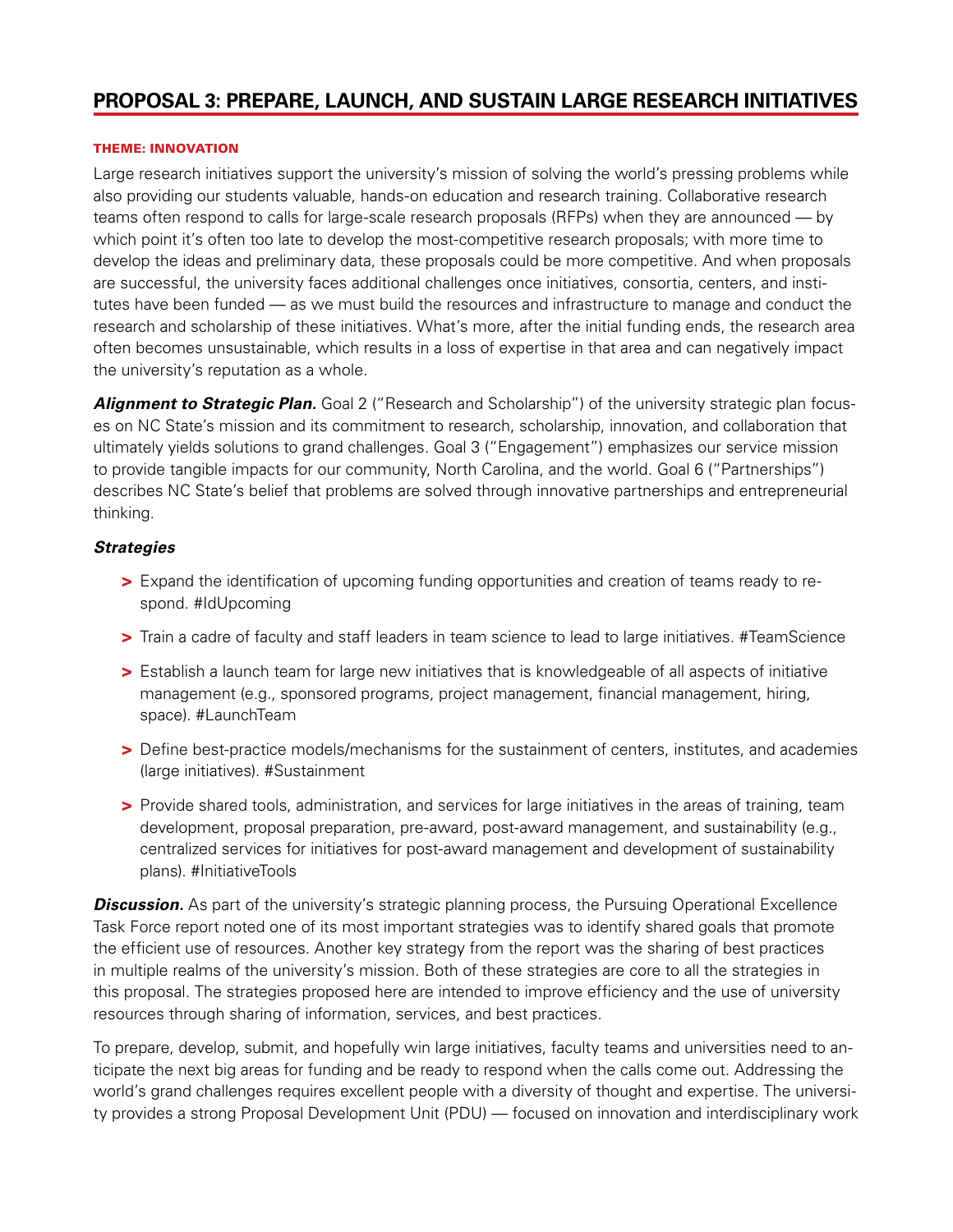— to serve as a hub for new, large initiatives that position the university in a proactive, forward-looking manner. The PDU and various colleges are establishing "speed dating" events between multiple colleges to form research teams. To continue to grow the university's research enterprise, our resources used to identify upcoming funding opportunities and prepare advance teams should be expanded further.

Once research teams have been formed, they need a wide variety of resources. These teams could be better supported in the long term by having a platform from which they can advocate, promote, coordinate, etc. One solution is to develop and deliver training in "team science," which prepares faculty and staff to lead interdisciplinary programs. Graduate students would also benefit from team science training, so the university should consider ways to engage them as well.

Once initiatives are awarded funding, it's challenging to immediately ramp up the operations of large centers — which often includes everything from creating and hiring new staff positions to procuring major equipment to building websites and creating marketing, promotional, and graduate-recruitment materials. The establishment of a launch team would identify immediate priorities for the initiative and spearhead their implementation for their units for a limited period of time. Hiring the right talent is critical, and the launch team could help build a more diverse research population through active recruitment of students and the development of talent pipelines. This team could also lead the final selection of specific space for large-initiative operations, especially when discussions transcend individual colleges. Establishing a launch team includes a number of key advantages — increased efficiency, the development of university best practices and know-how for launching large initiatives and reduced administrative burden on faculty.

One of the university's biggest challenges is how to sustain large-initiative activity beyond initial external funding. It is common to see capability rapidly degrade following the conclusion of an initial award. When a new large initiative — multi-disciplinary, multi-PI — is funded for five or more years, with a multimillion-dollar budget, the group faces a precipitous loss of resources at the end of the initial external funding cycle. Large initiatives like this should begin sustainment planning early in the funding cycle. The university should support efforts to enhance initiatives' ability to attract industry partners or additional sponsored funding to generate a sustainable path beyond the initial funding.

Large initiatives would also benefit from an increase in shared tools, administration, and services similar to those offered by the Proposal Development Unit and a would-be launch team but that go beyond the point of award — across the entire research life cycle. For example, centralized services for post-award management and the development of sustainability plans. A post-award management team would be responsible for management of the research awards for the initiative and work across all administrative organizational unit codes (OUCs). The university should consider providing services to help large initiatives conduct strategic planning and sustainability planning. Some of the benefits of providing shared tools and resources include increased efficiency, compliance, and improved implementation of large initiatives.

Near-term initiatives: #IdUpcoming, #TeamScience

Longer-term initiatives: #LaunchTeam, #Sustainment, #InitiativeTools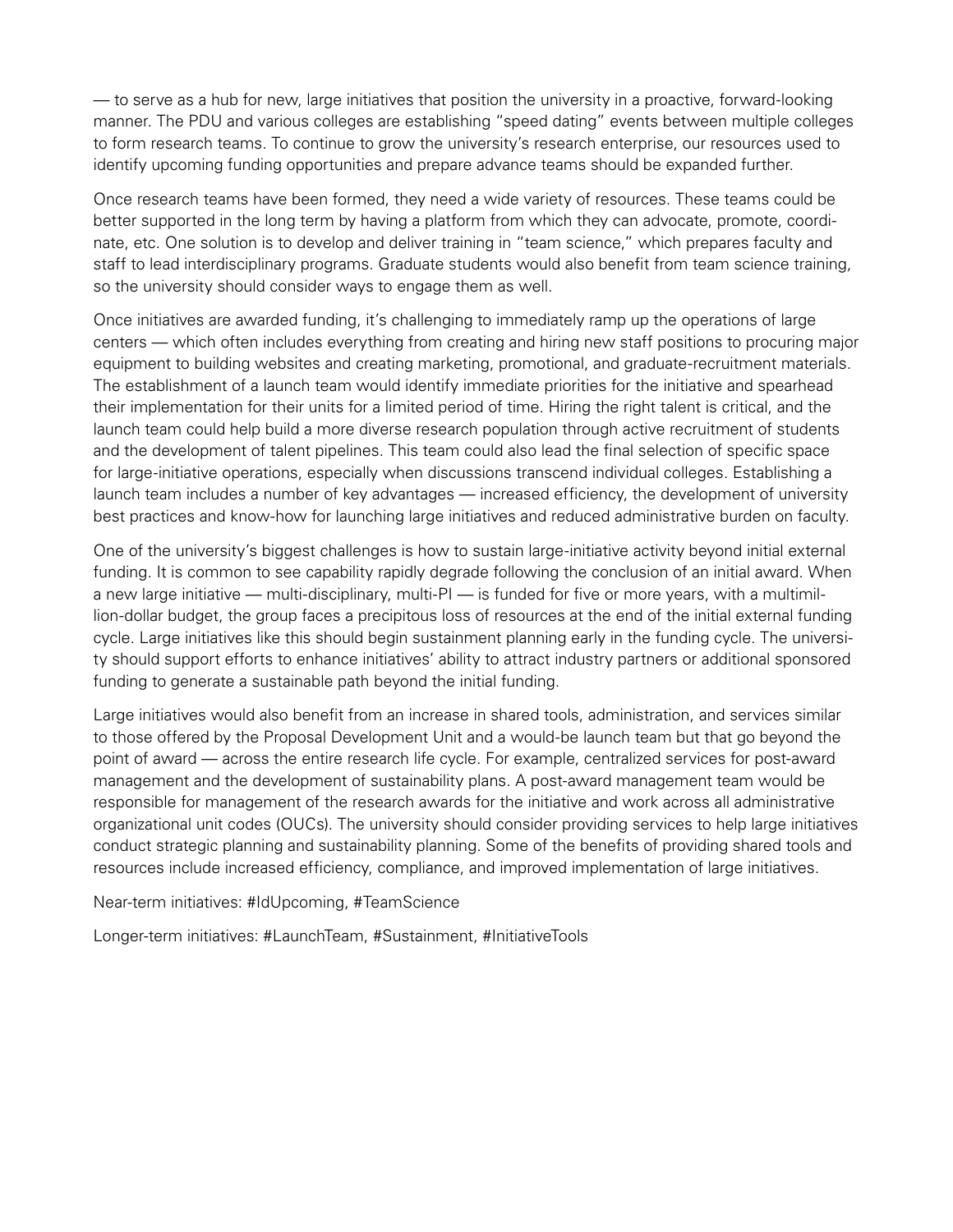# **PROPOSAL 4: FACILITATE INTERDISCIPLINARY RESEARCH THROUGH UNIVERSITY STRUCTURES, PROCESSES, AND SPACES**

#### THEME: INNOVATION

Interdisciplinary collaboration is key to the future of research and scholarship. At NC State, we have made tremendous progress toward facilitating interdisciplinary research and scholarship, through programs like the Chancellor's Faculty Excellence Program ("cluster hiring") and the Game-Changing Research Incentive Program (GRIP). However, there are still many unsolved issues around space, resources, processes, policies, and infrastructure to support interdisciplinary research.

**Alignment to Strategic Plan.** Goal 2 ("Research and Scholarship") of the university strategic plan suggests consideration of ways to use facilities and administrative funds to support interdisciplinary and interunit collaboration. Research funders are increasingly supporting interdisciplinary investigations into complex scientific and societal problems — which requires a re-examination of university infrastructure. Goal 6 ("Partnerships") highlights that NC State is already home to more than 70 world-class centers and institutes, with more than 1,000 NC State faculty who are members, nearly all of whom work on interdisciplinary projects.

#### *Strategies*

- > Train a cadre of Interdisciplinary Faculty Fellows. #iFellows
- > Develop a "Faculty Success Center" as a hub for faculty resources, such as manuscript/grant editing, shared workspaces for interdisciplinary teams, and workshop space for professional development seminars to increase faculty success in securing external funding. #FacultySuccess
- > Examine university processes for how centers, institutes, and academies (large interdisciplinary initiatives) are funded. #IDFunding
- > Examine how teaching credit is provided for cross-department or institute/ academy-based courses. #IDTeaching
- > Examine models for large-scale interdisciplinary programs. #IDPrograms

**Discussion.** In 2016, the National Science Foundation identified convergence research<sup>4</sup> as one of the 10 Big Ideas for Future NSF Investments. From the NSF definition, convergence research "entails integrating knowledge, methods, and expertise from different disciplines and forming novel frameworks to catalyze scientific discovery and innovation."

Spearheading and conducting interdisciplinary research is hard. We need qualified and capable leaders who can step up to such opportunities — and commit the time and energy required to nucleate and grow these types of research initiatives. Another option, inspired by the University Faculty Scholars program, could be to create an Interdisciplinary Faculty Fellow award. The award could include access to some limited financial resources, but naming these individuals would also identify them as leaders for growing interdisciplinary research at NC State. Both "University Faculty Scholar" and "member of the Research Leadership Academy" are well-recognized concepts at NC State, and there is a common vision of the expectations and roles of those individuals. The same kind of recognition would be valuable for leaders in interdisciplinary research.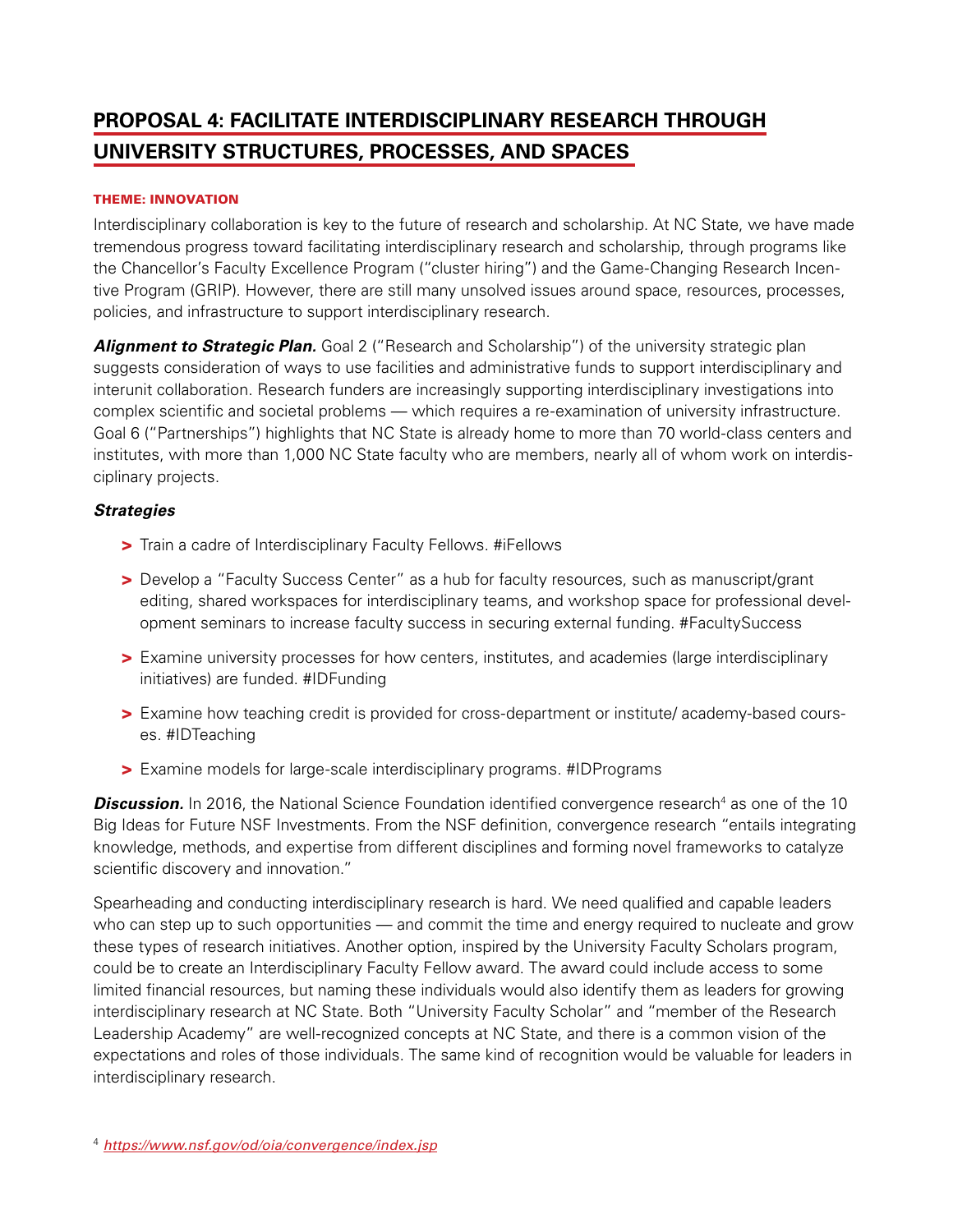To better support faculty who conduct interdisciplinary research, the university could consider a Faculty Success Center (FSC). Similar to the NC State Academic Success Center, the goal of the FSC would be to facilitate successful outcomes among tenure-track and professional-track faculty members in the realms of research, scholarship, and engagement. The center would provide a comprehensive array of support services in a central location, accessible to faculty from each college. These services could include writing consultation and professional editing; targeted individual mentorship/consultations (e.g., caregiving on the tenure track, becoming a public scholar, ethical and sustainable community engagement); faculty affinity groups (e.g., assistant professor group, academic parent group, first-generation professor group); methods consultation (e.g., an NC TraCS satellite office); interactive workshops/seminars featuring collaborative research teams within the university and beyond.

Each new interdisciplinary initiative pieces together startup funding from grants; contracts; facilities and administrative (F&A) cost return; gifts and development, enrollment funding; and funding from departments, colleges, and offices (e.g., the Office of Research and Innovation and the Provost's Office). The expectation is that the initiative has a small number of years to become self-sustaining — but this is not possible for all initiatives and their staff. The university should consider how strategic initiatives can establish models for sustainment that alleviate the annual uncertainty of requests to multiple university offices and organizations.

Graduate programs are both significant contributors to NC State's research enterprise and benefactors of it. Nurturing the fundamental link between research and academic programs requires focus and flexibility. In that respect, the way NC State administers its inter/multidisciplinary academic programs is concerning in several respects:

- > Due to their "distributed" administrative structures, these programs typically do not have real advocates outside of the programs themselves (e.g., among the departmental and college leadership, at the university level, or both).
- > The budgets for such programs might rely on contributions from several sources, with various degrees of commitment; in short, Directors of Graduate Programs may have to knock on a lot of doors every year.
- > Enrollment funding follows courses rather than instructor/faculty; this is a disincentive for departments to "allow" their faculty to teach in interdisciplinary programs or to work toward the development of such programs.
- > The average time it takes to get a new academic program approved at the UNC System level is prohibitively long (up to several years). This discourages innovation.

These challenges do not only affect academics at NC State; they have a significant impact on research as well. Indeed, an energetic and innovative academic program related to an interdisciplinary field of research can and should naturally function as a hub of activities in that field for faculty and researchers; the increased visibility resulting from offering academic programs in critical areas also benefits the corresponding research groups and NC State at large. These issues require focus and attention, potentially following models adopted by institutions such as the University of Arizona, the University of Washington, and particularly the University of California Davis5, where a flexible, faculty-driven approach is used to manage interdisciplinary programs.

Near-term initiatives: #iFellows

Longer-term initiatives: #FacultySuccess, #IDFunding, #IDTeaching, #IDPrograms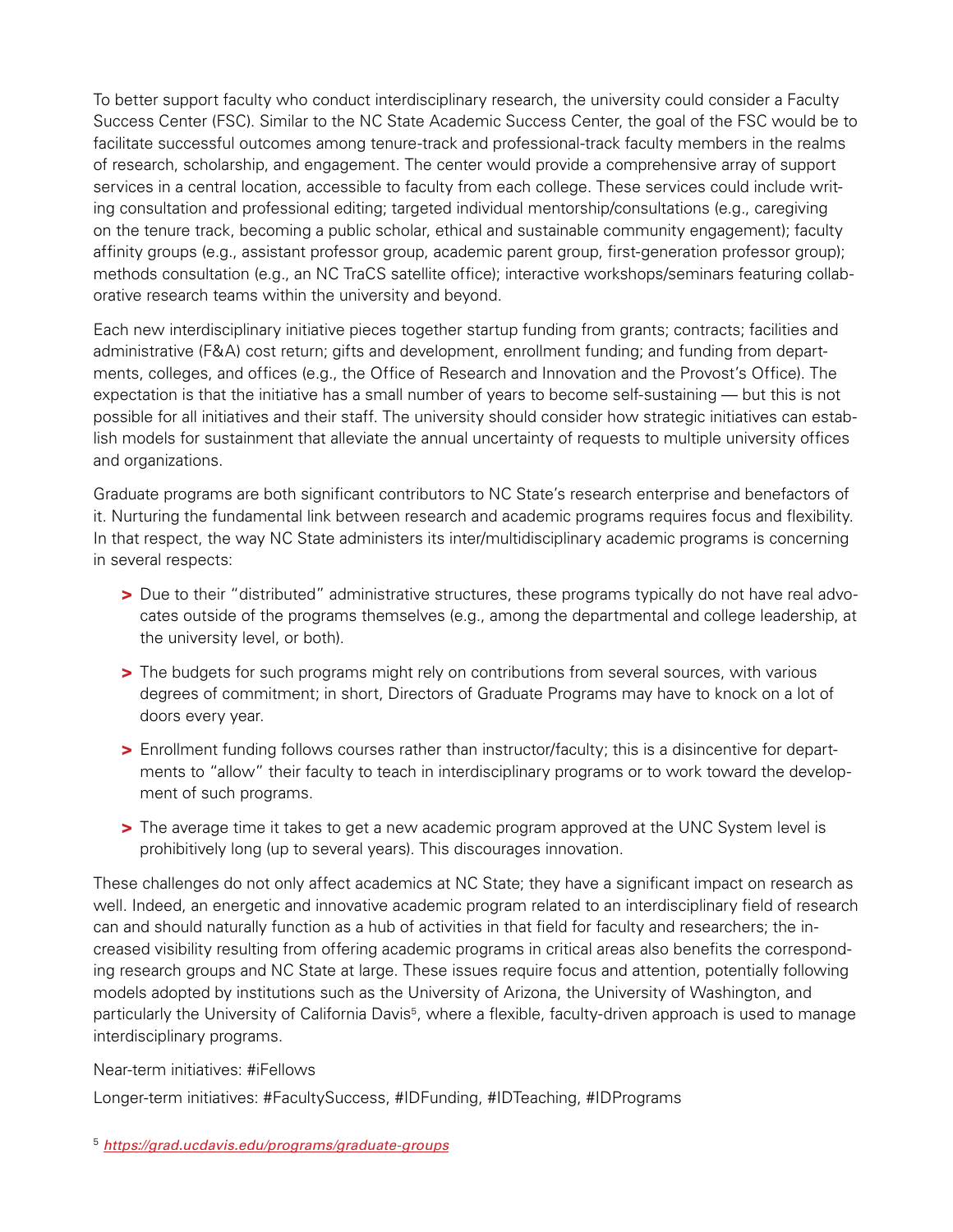# **PROPOSAL 5: REIMAGINE RESEARCH CORE FACILITIES AND SERVICES**

#### THEME: INFRASTRUCTURE/PROCESS

NC State researchers have a variety of research enablement needs that extend beyond core equipment and hardware facilities, which would make them more competitive in attracting sponsored funding.

*Alignment to Strategic Plan.* Goal 2 ("Research and Scholarship") of the university strategic plan highlights the importance of continued investment in infrastructure and procedures that support NC State's research and scholars to maintain our place as a preeminent research institution. Goal 5 ("Transformative") focuses on pursuing cutting-edge technologies to empower and make our campus more effective.

### *Strategies*

- > Expand the concept of core facilities beyond lab-based equipment to include core research services to better meet future research and scholarship needs across the university. #CoreServices
- > Define a process to strategically identify new cores and services to meet current and future research and scholarship needs. #NewCores
- > Review peer institutions' funding models and develop flexible funding models for the establishment of cores that lead to sustainability. #FundingCores
- > Develop standard operating procedures and best practices for the development of new core facilities and services. #CoreSOPs

**Discussion.** Research core facilities provide central access to cutting-edge equipment and resources. They are typically fee-based service centers used by both internal and external stakeholders. This strategy saves the university money and provides hands-on education to students and broader access to faculty and staff while also helping the university maintain state-of-the-art facilities. Continued investment in core facilities and equipment is needed; however, the concept of core facilities should be broadened beyond lab-based equipment to include research enablement services to better address research and scholarship needs across the university. Some examples of potential service cores are analytics consulting, graphic and product design services, a faculty success center, research project management, and design-thinking expertise.

The university should prospectively value what kinds of cores might be needed for the future. Historically, some cores have developed from individual faculty needs. In addition to evaluating individual faculty needs, we need to look at national and international trends and opportunities for strategic growth, as well as our external partners for input. As the university considers new cores, it should develop a process for strategically identifying which cores should be established and where. Similar to the faculty cluster process, this could be driven by ideas faculty submit for review and selection.

Core facilities and services are often in shared research spaces, and the strategies outlined below in Proposal 6, Reimagine Research Space, apply here, too. There are some unique questions and challenges to consider when establishing new core facilities and services. How will the initial start of the core be funded? Will the core be self-sustaining? To be considered a core facility and service, does it have to be centralized, or should cores be considered at multiple university levels (i.e., departments, colleges, offices)? These issues can be addressed by developing funding models for the establishment of cores that lead to sustainability and through the development of standard operating procedures and best practices for the establishment of new cores.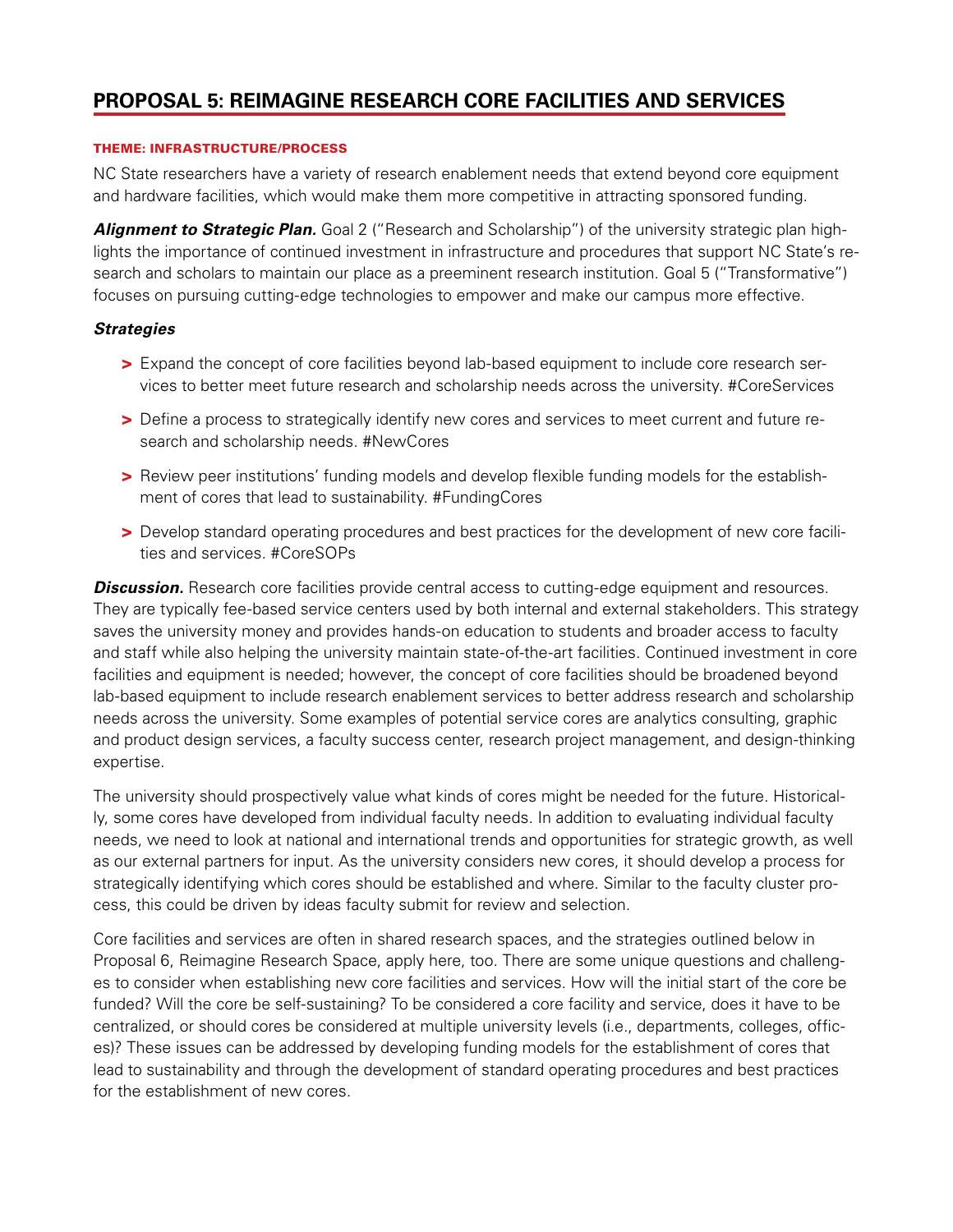Near-term initiatives: #CoreServices, #NewCores Longer-term initiatives: #FundingCores, #CoreSOPs

# **PROPOSAL 6: REIMAGINE RESEARCH SPACE**

### THEME: INFRASTRUCTURE/PROCESS

Most universities face a shortage of space as research expands beyond a single discipline. Spaces where faculty and students share common tools have grown substantially, in the form of core facilities. However, while laboratory-based researchers and students often share equipment and laboratory space, there aren't guidelines or best practices to follow when setting up shared spaces, particularly as it relates to environmental, health, and safety considerations, repair costs, etc. In addition, during the pandemic, we have realized how much research work can be done virtually — particularly analytical and computational work. The question is how to reimagine the use of research space moving forward.

Alignment to Strategic Plan. Goal 6 ("Partnerships") of the university strategic plan recognizes that additional space is required both centrally and within each college and other units to facilitate building and strengthening institutional partnerships. In addition, it calls for investment in physical and virtual spaces that enhance research, promote collaboration and engagement with industry and the community; enable flexible visits by research scholars and industry partners; and bring students, faculty, and staff together. The university needs new, multipurpose and flexible spaces that further augment our partnership services and support.

## *Strategies.*

- > Document lessons learned about research space utilization from the pandemic and identify what practices should continue. The lessons learned may differ for laboratory, non-laboratory, clinical, community-based, and partner-based research. #SpaceUtilization
- > Develop guidelines and best practices for managing shared research spaces, both laboratory and non-laboratory. #ManageSpace
- > Pilot innovative models for sharing spaces, staff, and resources for research. #OneStopSharing-Shop
- > Identify and develop tools to help manage shared and virtual spaces. #SpaceTools

**Discussion.** Informally, the COVID-19 pandemic has demonstrated that many research activities can be conducted remotely, and it has renewed the conversation about the need for and uses of faculty offices.<sup>6</sup> The pandemic has also highlighted the importance of high-speed, ubiquitous wireless access. However, research at NC State takes many forms (e.g., laboratory, clinical, community-based, extension, partner-based), each having its own space requirements. If the university wants to prioritize adaptable, reconfigurable, and flexible space — and ensure that its spaces are inclusive and accessible — moving forward, then capturing detailed lessons learned about space utilization will provide valuable data. The university might also consider expanding the resources available to the University Space Committee, following the model of the University of Colorado Boulder, which established an Office of Space Optimization with a full-time director.